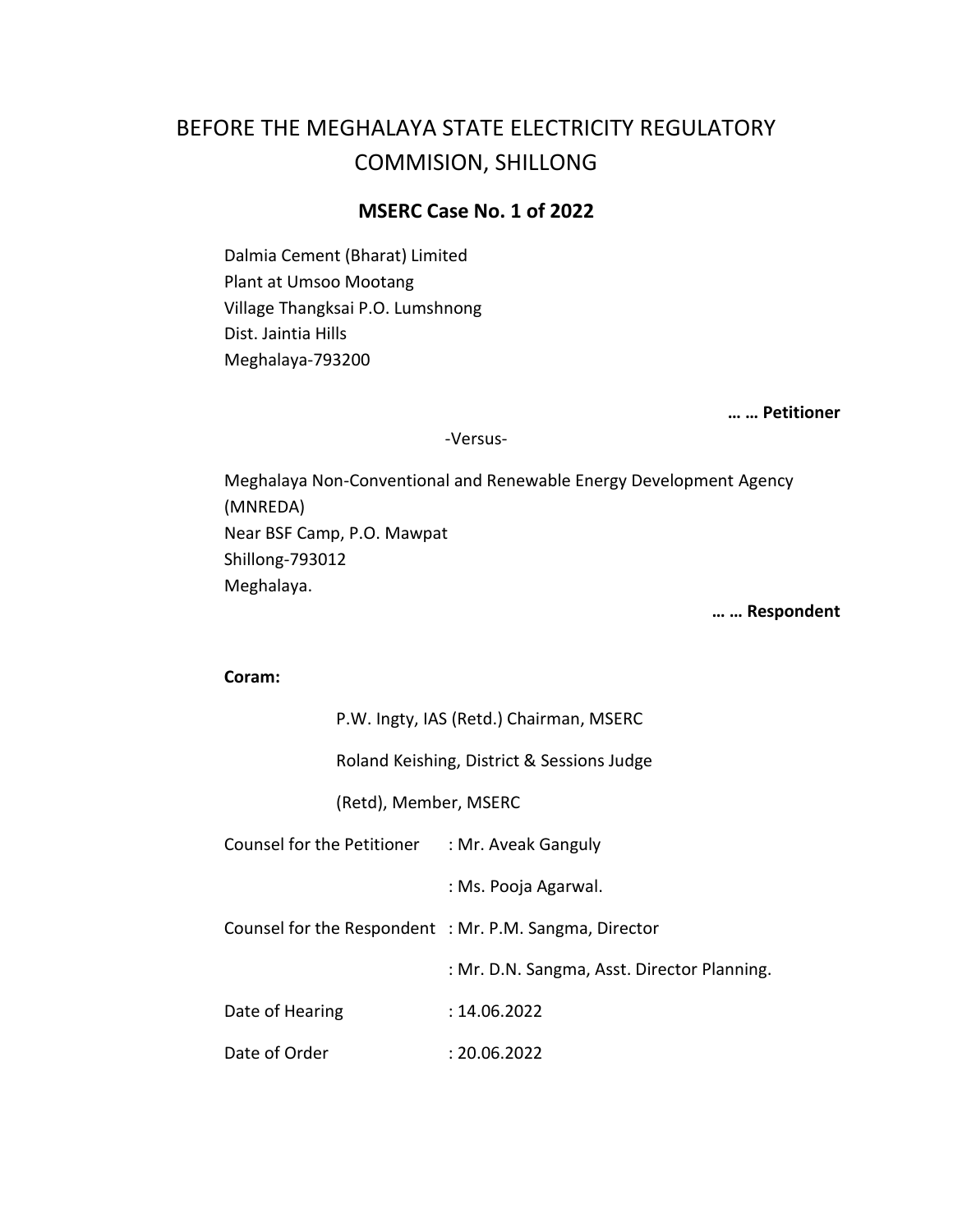#### **ORDER**

#### **Heard through video conferencing**

- 1. The Petitioner Dalmia Cement (Bharat), has filed a petition under clauses 22, 23, 24 of the MSERC (Renewable Energy Purchase Obligation & its Compliance) Regulations 2018 read with Clause 26 of the MSERC (Conduct of Business) Regulations 2007 and other applicable provisions of the Electricity Act 2003, praying for appropriate orders and directions to set-off its Renewable Purchase Obligation (RPO) against the electricity generated and consumed from its 5.6 MW Waste Heat Recovery Boiler(WHRB) or alternatively, to exempt the petitioner to the extent of its RPO when the power generated and consumed from its Waste Heat Recovery Boiler is in excess of the RPO target. The Petitioner Dalmia Cements affirms that it is a company incorporated under the Company's Act 1956, and is in the business of manufacturing cement as well as in the business of generation of power, and is having its registered office in Dalmiapuram, Tiruchilapalli District, Tamil Nadu. The petitioner has a cement factory in Thangksai village, Jaintia Hills, Meghalaya. To meet its power consumption requirements the petitioner has set up a 25 MW thermal power plant on captive basis and is wheeling the power from the said plant to its cement factory. The aforesaid captive power plant (CPP) was established on  $7<sup>th</sup>$  December 2010. In addition the petitioner states that it is in the process of installing a Waste Heat Recovery Boiler (WHRB) of 5.6 MW to utilize the waste heat from the process of manufacturing of cement to generate electricity.
- 2. The Petitioner also states that the Respondent MNREDA is the designated State Agency accrediting and recommending registration of eligible entities to Central Agency in terms of Clause 9 of the MSERC (Renewable Energy Purchase Obligation & its Compliance) Regulations 2018. As per clauses 8.1 and 9.1 of the aforesaid Regulations, it is also responsible for collecting data from the Obligated Entities in respect of their renewable energy purchase obligation compliance and also to maintain settlement of accounts in respect of their Renewable Energy Certificates (REC) respectively.
- 3. The Meghalaya State Electricity Regulatory Commission in line with the provisions of Sections 61, 66, 86(1) ( c ) and 181 of the Electricity Act, 2003, has framed MSERC (Renewable Energy Purchase Obligation & its Compliance) Regulations 2018, prescribing mandatory purchase of power generated from renewable energy sources. Every obligated entity is to purchase a minimum percentage of electricity from renewable energy sources as determined in the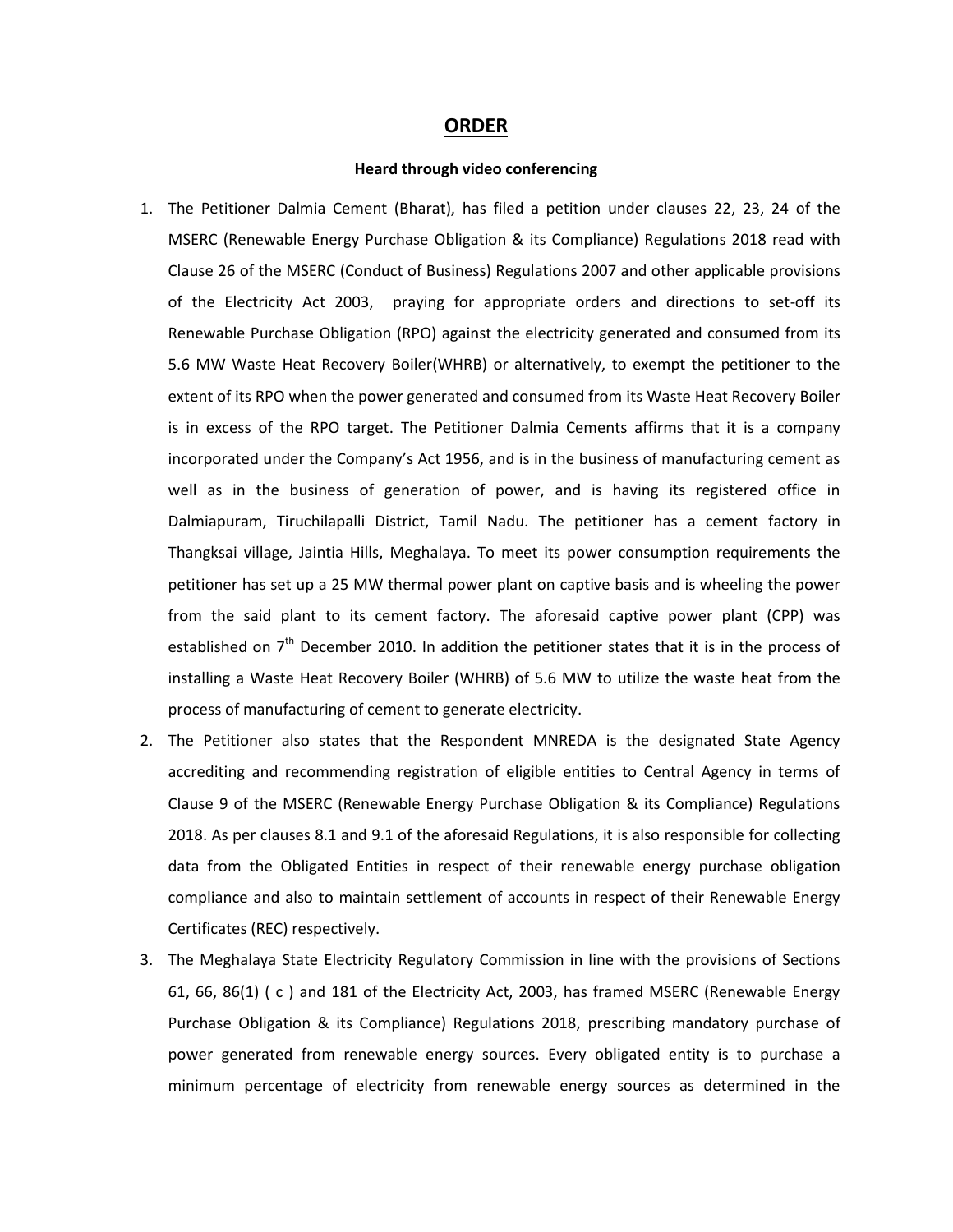Regulations. The RPO framework stipulated under the aforesaid Regulations is applicable to Obligated Entities as well as distribution licensees, captive users and open access consumers, during the respective control period from 22.10 2018 to 31.3.2021. The percentage of non-solar and solar energy to be purchased as per the trajectory is as shown below:-

| - FY    | Minimum quantum of purchase from renewable<br>energy sources (in terms of energy in kWh) |           |       |  |
|---------|------------------------------------------------------------------------------------------|-----------|-------|--|
|         | Solar                                                                                    | Non-Solar | Total |  |
| 2018-19 | 0.75%                                                                                    | 3.25%     | 4%    |  |
| 2019-20 | $1\%$                                                                                    | 4%        | 5%    |  |
| 2020-21 | 1.25%                                                                                    | 4.75%     | 6%    |  |

4. The MSERC (Renewable Energy Purchase Obligation & its Compliance)  $(1^{st}$  Amendment) Regulations 2018 dated 16.04.2021 extended the control period applicable to obligated entities upto FY 2023-24. The percentage of non-solar and solar energy to be purchased as per the trajectory as amended is shown below:-

| FY      | Minimum quantum of purchase from renewable<br>energy sources (in terms of energy in kWh) |           |       |  |
|---------|------------------------------------------------------------------------------------------|-----------|-------|--|
|         | Solar                                                                                    | Non-Solar | Total |  |
| 2018-19 | 0.75%                                                                                    | 3.25%     | 4%    |  |
| 2019-20 | $1\%$                                                                                    | $4\%$     | 5%    |  |
| 2020-21 | 1.25%                                                                                    | 4.75%     | 6%    |  |
| 2021-22 | 1.50%                                                                                    | 5%        | 6.50% |  |
| 2022-23 | 1.75%                                                                                    | 5.25%     | 7%    |  |
| 2023-24 | 2%                                                                                       | 5.50%     | 7.50% |  |

5. The Petitioner as a captive user and obligated entity is required to fulfill the RPO requirements as prescribed in the aforesaid Regulations. The Petitioner states that it has been complying with its RPO obligations either by purchasing renewable energy from conventional sources or by purchasing RECs from the Exchange. In order to utilize the waste heat generated from the manufacturing process of cement the petitioner is installing a waste heat recovery boiler (WHRB) of 5.6 MW capacity towards utilizing the waste heat as a result of an industrial process for generating electricity. WHRBs are held to be cogeneration power plants. The petitioner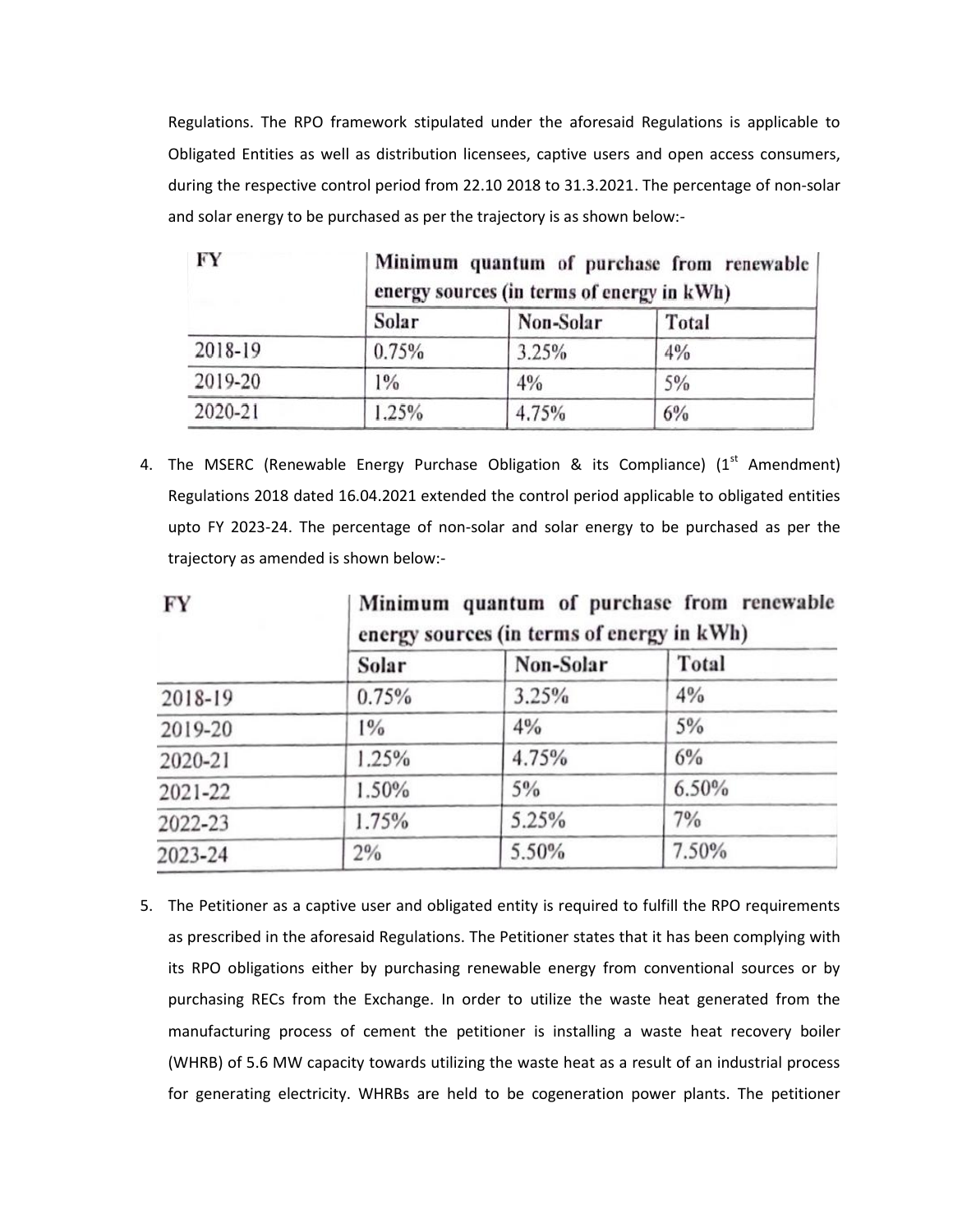states that the Electricity Act, 2003 defines "cogeneration" as "a process that simultaneously produces two or more forms of useful energy (including electricity) and the electricity generated by the WHRB falls within the definition of cogeneration as defined in the Electricity Act and the Regulations.

- 6. The Hon'ble Appellate Tribunal for Electricity (APTEL) and various State Commissions upon representations being made by Obligated Entities consuming power generated by WHRB have exempted such Obligated Entities from purchasing RPO requirement or allowed a set-off against their RPO requirement. In pursuance of the landmark judgment of the Hon'ble APTEL several State Commissions have made necessary amendments to their RPO Regulations. The gist of a few orders passed by the Hon'ble APTEL are as follows :-
	- (i) In the case of Century Rayon versus Maharashtra Electricity Regulatory Commission, Appeal No.57 of 2009(2010), APTEL No. 37 held that co-generating unit cannot be fastened with any obligation to purchase power generated by a renewable energy source of energy, particularly when the co-generation of power and generation of electricity from renewable source of energy are meant to be promoted under Section 86 (1)(e) of the Electricity Act 2003.
	- (ii) Thereafter the Hon'ble APTEL upheld the findings in Century Rayon versus Maharashtra Electricity Regulatory Commission, in a number of subsequent cases namely- Emami Paper Mills Limited versus Odisha Electricity Regulatory Commission Appeal No.54 of 2012(2013) APTEL No.74; similarly in Vedanta Aluminium Limited versus Odisha Electricity Regulatory Commission Appeal No. 59 of 2012(2013) APTEL No. 76; similarly in Hindalco Industries Limited versus Uttar Pradesh Electricity Regulatory Commission in Appeal No. 125 of 2012(2013) APTEL No.40, and other cases.
- 7. APTEL has issued a direction to State Commissions which reads as follows:- " We would, therefore, direct the State Commission to enforce the Renewable Purchase Obligation of captive consumers who meet the specified percentage of energy from the captive co-generation plant using any fuel and exempt them from RPO obligation in consonance with the findings of the Tribunal in Century Rayon case in relaxation of its Regulations. Accordingly directed."
- 8. The Petitioner affirms that it would be pertinent to note that the captive users having cogeneration plants utilize the flue gas like waste heat, blast furnace, pressure gas and steam emanating from its operations. If the heat generated from their operations is not channelized, it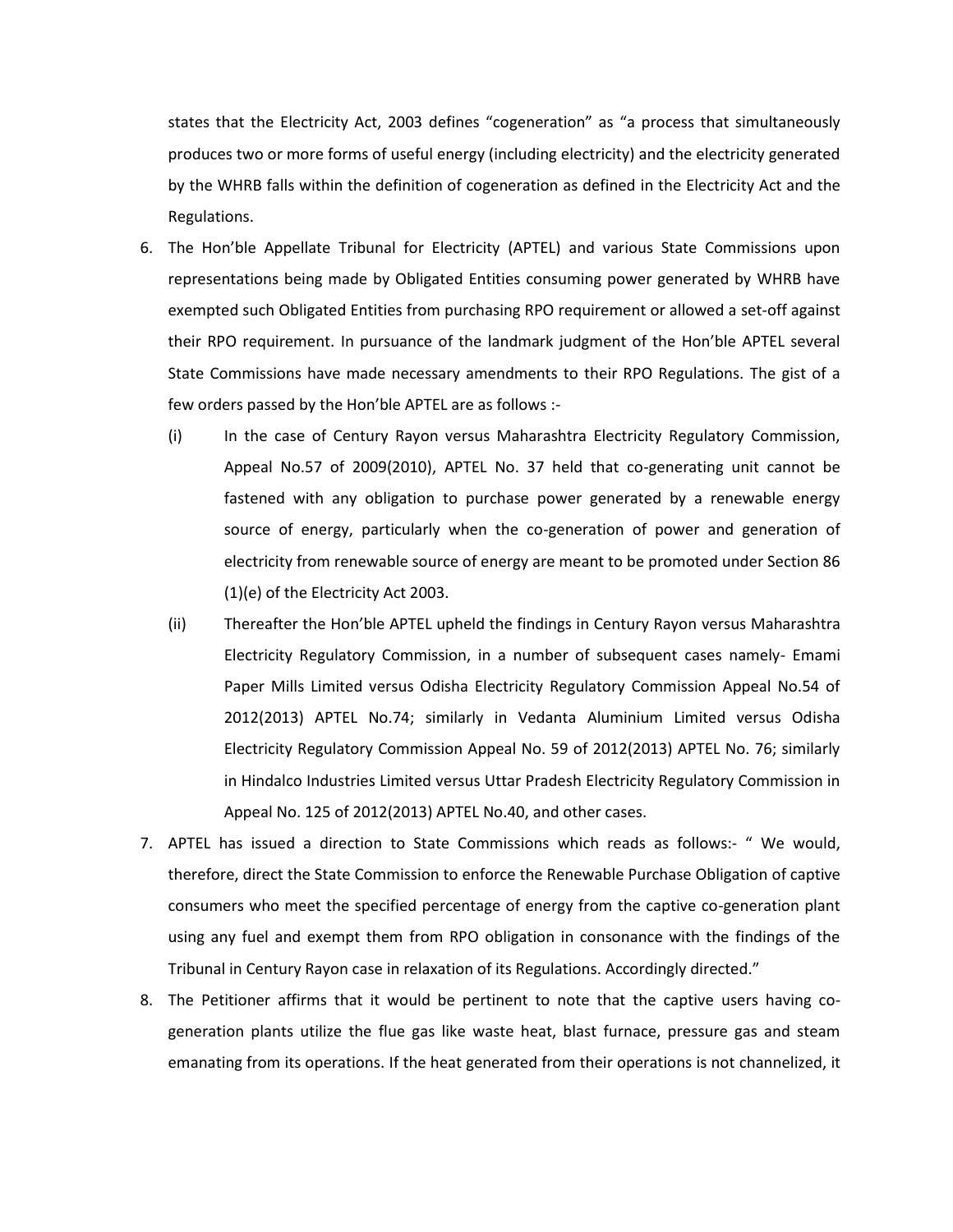would damage the environment. Therefore, the petitioner is in good faith installing the WHRB to generate 5.6 MW of power.

- 9. The Petitioner states that in view of Section 86 (1) (e) of the Electricity Act, 2003, co-generating plants (like that of the petitioner) are to be treated at par with renewable energy generating plants for the purpose of RPO obligations. In fact, as per the settled legal position, no RPO obligation shall be fastened on generators who generate electricity through waste heat recovery for their own purpose and consume it, subject to the condition that generation from waste heat recovery plant is in excess of the total RPO required to be complied with by the CPP or otherwise, they can be allowed to set-off against the RPO targets as notified by the RPO Regulations. The Petitioner submits that it cannot be obligated to fulfill its RPO target to the extent of the electricity generated by the Petitioner's WHRB. In other words, the Petitioner's RPO target can be adjusted against the power generated by the Petitioner's co-generation unit, i.e. WHRB and thereby consumed by the petitioner.
- 10. The Petitioner requests the Hon'ble Commission to take into consideration, the earlier mentioned judgments of APTEL and the orders passed by other State Commissions in similar petitions and to allow the petitioner to set-off its RPO target as prescribed by the RPO Regulations 2018, against the electricity generated and consumed from its WHRB from the date of its commissioning to the FY 2023-2024, i.e the period during which the 2018 Regulations (as amended) are applicable.
- 11. The Petitioner also prays that the Hon'ble Commission apart from deciding the present petition also respectfully consider commencing suo moto proceedings for amendment of the RPO Regulations to bring the same in line with the legal position enunciated by the Hon'ble APTEL and several State Commissions as mentioned in the petition.
- 12. The Petitioner prays that the Hon'ble Commission in order to remove the difficulties exercise the inherent powers conferred on the Commission under Clauses 22, 23, 24 of the 2018 Regulation which reads as shown below :-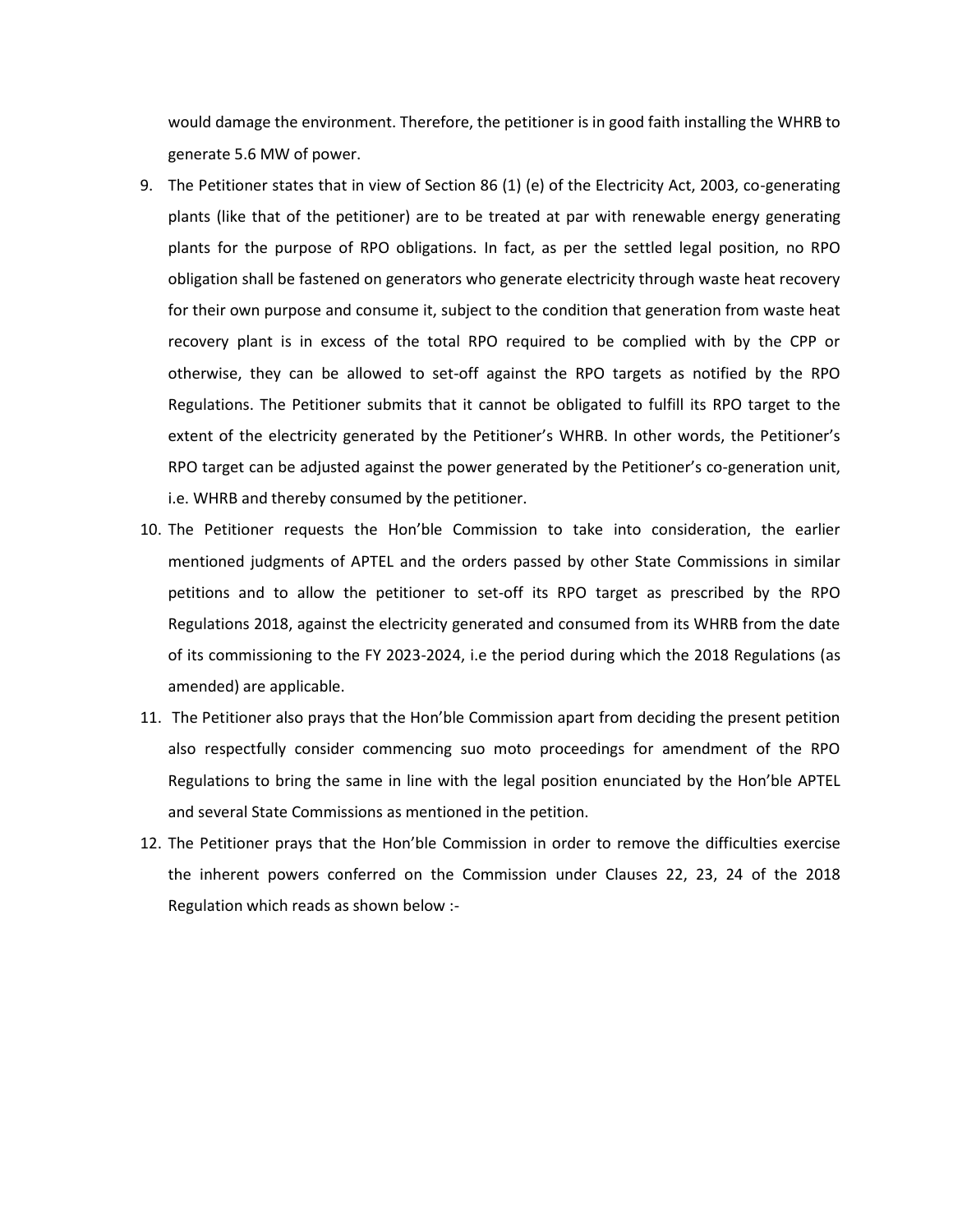## "...22.0 Power to relax

22.1 The Commission may by general or special order, for reasons to be recorded in writing, and after giving an opportunity of hearing to the parties likely to be affected may relax any of the provisions of there regulations on its own motion or on an application made before it by an interested person.

22.2 If any difficulties arise in giving effect to the provisions of any of these regulations, the Commission may by order relax the provisions to such extent as it deems necessary to remove the difficulty.

## 23.0 Power to amend

The Commission shall have the power to review and to amend these regulations for any provision thereof.

## 24.0 Miscellaneous

24.1 Nothing in these regulations shall be deemed to limit or otherwise affect the power of the Commission to make such orders as may be necessary to meet the ends of justice or to prevent abuse of process of the Commission.

24.2 Nothing in these regulations shall bar the Commission from adopting a procedure in conformity with the provisions of the Act, which is at variance with any of the provisions of these regulations, if the Commission, in view of the special circumstance of a matter of class of matters and for reasons to be recorded in writing, deems it necessary or expedient to deal with such matter or class of matters..."

13. The Petitioner therefore seeks relaxation of the provisions of 2018 Regulations in such a manner that will allow the Petitioner to set-off Petitioner's RPO against the power generated by the Petitioner's WHRB as stated above, or alternatively, exempt the Petitioner from fulfilling its RPO